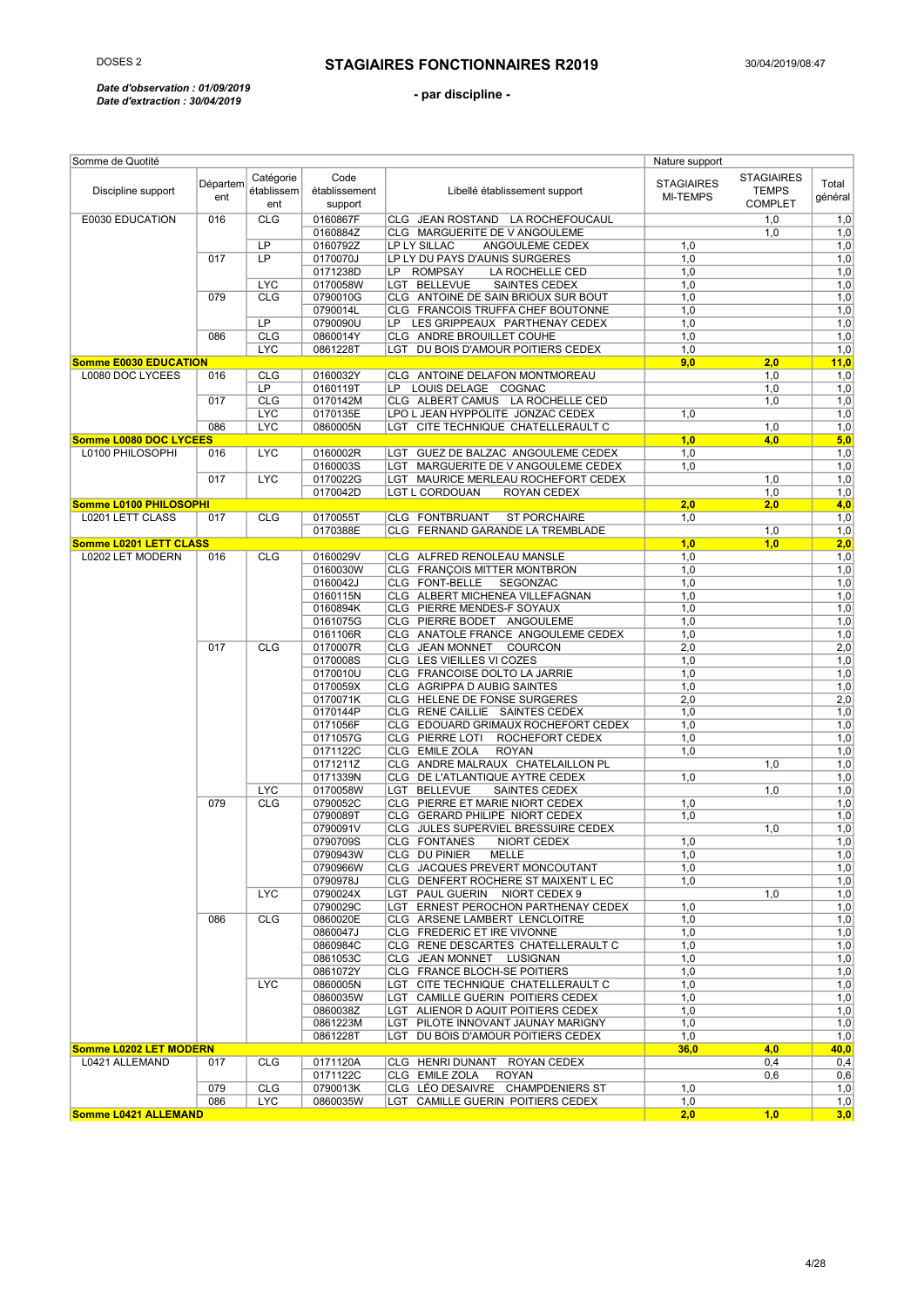#### *Date d'observation : 01/09/2019 Date d'extraction : 30/04/2019*

| Discipline support                         | Départem<br>ent | Catégorie<br>établissem  | Code<br>établissement | Libellé établissement support                                         | <b>STAGIAIRES</b><br><b>MI-TEMPS</b> | <b>STAGIAIRES</b><br><b>TEMPS</b> | Total<br>général |
|--------------------------------------------|-----------------|--------------------------|-----------------------|-----------------------------------------------------------------------|--------------------------------------|-----------------------------------|------------------|
|                                            |                 | ent                      | support               |                                                                       |                                      | <b>COMPLET</b>                    |                  |
| L0422 ANGLAIS                              | 016             | <b>CLG</b>               | 0160094R              | CLG NORBERT CASTERE RUELLE SUR TOUV                                   | 1,0                                  |                                   | 1,0              |
|                                            |                 |                          | 0160863B              | CLG MAURICE GENEVOI CHATEAUNEUF SUR                                   | 1,0                                  |                                   | 1,0              |
|                                            |                 | <b>LYC</b>               | 0160969S<br>0160020K  | CLG PUYGRELIER<br><b>ST MICHEL</b><br>LPO JEAN MONNET<br>COGNAC CEDEX | 1,0<br>1,0                           |                                   | 1,0<br>1,0       |
|                                            | 017             | <b>CLG</b>               | 0170008S              | CLG LES VIEILLES VI COZES                                             |                                      | 1,0                               | 1,0              |
|                                            |                 |                          | 0170010U              | CLG FRANCOISE DOLTO LA JARRIE                                         |                                      | 1,0                               | 1,0              |
|                                            |                 |                          | 0170047J              | CLG JEAN MONNET ST AGNANT                                             |                                      | 1,0                               | 1,0              |
|                                            |                 |                          | 0170056U              | CLG ROBERT CELLERIE ST SAVINIEN                                       | 1,0                                  |                                   | 1,0              |
|                                            |                 |                          | 0170144P              | CLG RENE CAILLIE SAINTES CEDEX                                        | 1,0                                  |                                   | 1,0              |
|                                            |                 |                          | 0170970M              | CLG JEAN GUITON<br>LAGORD                                             | 1,0                                  |                                   | 1,0              |
|                                            |                 |                          | 0171034G              | CLG LES SALIERES ST MARTIN DE RE                                      | 1,0                                  |                                   | 1,0              |
|                                            |                 |                          | 0171129K              | CLG ANDRE DULIN AIGREFEUILLE D                                        |                                      | 1,0                               | 1,0              |
|                                            |                 |                          | 0171184V              | CLG EUGENE FROMENTI LA ROCHELLE CED                                   | 1,0                                  |                                   | 1,0              |
|                                            |                 |                          | 0171210Y              | CLG MARC CHAGALL DOMPIERRE SUR M                                      | 1,0                                  |                                   | 1,0              |
|                                            |                 | <b>LYC</b>               | 0170029P<br>0170058W  | LGT LEONCE VIELJEUX LA ROCHELLE CED<br>LGT BELLEVUE<br>SAINTES CEDEX  | 1,0                                  | 1,0                               | 1,0<br>1,0       |
|                                            | 079             | <b>CLG</b>               | 0790003Z              | CLG BLAISE PASCAL ARGENTONNAY                                         |                                      | 1,0                               | 1,0              |
|                                            |                 |                          | 0790010G              | CLG ANTOINE DE SAIN BRIOUX SUR BOUT                                   | 1,0                                  |                                   | 1,0              |
|                                            |                 |                          | 0790030D              | CLG LE MARCHIOUX PARTHENAY                                            | 1,0                                  |                                   | 1,0              |
|                                            |                 |                          | 0790708R              | CLG MARIE DE LA TOU THOUARS                                           | 1,0                                  |                                   | 1,0              |
|                                            |                 |                          | 0790965V              | CLG JEAN VILAR<br>LA CRECHE                                           | 1,0                                  |                                   | 1,0              |
|                                            |                 | <b>LYC</b>               | 0790023W              | LGT JEAN MACE<br>NIORT CEDEX                                          | 1,0                                  |                                   | 1,0              |
|                                            |                 |                          | 0790024X              | LGT PAUL GUERIN NIORT CEDEX 9                                         | 1,0                                  |                                   | 1,0              |
|                                            |                 |                          | 0790036K              | LGT CITE SCOLAIRE J THOUARS CEDEX                                     | 1,0                                  |                                   | 1,0              |
|                                            |                 |                          | 0791062A              | LGT VENISE VERTE NIORT CEDEX                                          | 1,0                                  |                                   | 1,0              |
|                                            | 086             | <b>CLG</b>               | 0860020E              | CLG ARSENE LAMBERT LENCLOITRE                                         | 1,0                                  |                                   | 1,0              |
|                                            |                 |                          | 0860026L              | CLG LOUISE MICHEL LUSSAC LES CHAT                                     | 1,0                                  |                                   | 1,0              |
|                                            |                 |                          | 0860032T              | CLG JEAN ROSTAND NEUVILLE DE POI<br>CLG JARDIN DES PLAN POITIERS      | 1,0                                  |                                   | 1,0              |
|                                            |                 |                          | 0860040B<br>0861071X  | CLG HENRIN<br><b>POITIERS</b>                                         | 1,0<br>1,0                           |                                   | 1,0<br>1,0       |
|                                            |                 | <b>LYC</b>               | 0860005N              | LGT CITE TECHNIQUE CHATELLERAULT C                                    | 1,0                                  |                                   | 1,0              |
|                                            |                 |                          | 0861223M              | LGT PILOTE INNOVANT JAUNAY MARIGNY                                    | 1,0                                  |                                   | 1,0              |
|                                            |                 |                          | 0861228T              | DU BOIS D'AMOUR POITIERS CEDEX<br>LGT                                 | 1,0                                  |                                   | 1,0              |
| <b>Somme L0422 ANGLAIS</b>                 |                 |                          |                       |                                                                       | 27,0                                 | 6,0                               | 33,0             |
| L0426 ESPAGNOL                             | 016             | <b>CLG</b>               | 0160034A              | CLG CLAUDIE HAIGNER ROUILLAC                                          | 1,0                                  |                                   | 1,0              |
|                                            |                 | <b>LYC</b>               | 0160003S              | LGT MARGUERITE DE V ANGOULEME CEDEX                                   | 1,0                                  |                                   | 1,0              |
|                                            | 017             | <b>CLG</b>               | 0170035W<br>0170386C  | CLG BEAUREGARD<br>LA ROCHELLE CED<br>CLG JEAN HAY<br><b>MARENNES</b>  | 1,0                                  |                                   | 1,0              |
|                                            |                 |                          | 0170390G              | CLG SAMUEL DUMENIEU MONTENDRE                                         | 1,0<br>1,0                           |                                   | 1,0<br>1,0       |
|                                            |                 |                          | 0171184V              | CLG EUGENE FROMENTI LA ROCHELLE CED                                   |                                      | 1,0                               | 1,0              |
|                                            |                 | <b>LYC</b>               | 0170027M              | LGT RENE JOSUE VALI LA ROCHELLE                                       | 1,0                                  |                                   | 1,0              |
|                                            |                 |                          | 0170028N              | LGT JEAN DAUTET<br>LA ROCHELLE CED                                    | 1,0                                  |                                   | 1,0              |
|                                            |                 |                          | 0170042D              | LGT L CORDOUAN<br>ROYAN CEDEX                                         | 1,0                                  |                                   | 1,0              |
|                                            |                 |                          | 0171418Z              | LGT SAINT-EXUPERY LA ROCHELLE CED                                     | 1,0                                  |                                   | 1,0              |
|                                            |                 |                          | 0171428K              | LT LYCEE DE LA MER BOURCEFRANC LE                                     | 1,0                                  |                                   | 1,0              |
|                                            |                 |                          | 0171455P              | LPO L MARCEL DASSAULT ROCHEFORT                                       | 1,0                                  |                                   | 1,0              |
|                                            | 079             | <b>CLG</b>               | 0790703K              | CLG PHILIPPE DE COM NIORT CEDEX                                       |                                      | 1,0                               | 1,0              |
|                                            | 086             | <b>LYC</b><br><b>CLG</b> | 0790019S<br>0860019D  | LGT JOSEPH DESFONTA MELLE<br>CLG ARTHUR RIMBAUD LATILLE               | 1,0<br>1,0                           |                                   | 1,0<br>1,0       |
|                                            |                 |                          | 0861053C              | CLG JEAN MONNET LUSIGNAN                                              | 1,0                                  |                                   | 1,0              |
| <b>Somme L0426 ESPAGNOL</b>                |                 |                          |                       |                                                                       | 14,0                                 | 2,0                               | <u> 16,0</u>     |
| L1000 HIST. GEO.                           | 016             | <b>CLG</b>               | 0160094R              | CLG NORBERT CASTERE RUELLE SUR TOUV                                   | 1,0                                  |                                   | 1,0              |
|                                            |                 |                          | 0160106D              | CLG RENE CASSIN GOND PONTOUVRE                                        | 1,0                                  |                                   | 1,0              |
|                                            |                 |                          | 0160884Z              | CLG MARGUERITE DE V ANGOULEME                                         | 1,0                                  |                                   | 1,0              |
|                                            |                 | <b>LYC</b>               | 0160002R              | LGT GUEZ DE BALZAC ANGOULEME CEDEX                                    | 1,0                                  |                                   | 1,0              |
|                                            | 017             | <b>CLG</b>               | 0170056U              | CLG ROBERT CELLERIE ST SAVINIEN                                       | 1,0                                  |                                   | 1,0              |
|                                            |                 |                          | 0170059X              | CLG AGRIPPA D AUBIG SAINTES                                           | 1,0                                  |                                   | 1,0              |
|                                            |                 |                          | 0170088D              | CLG MISSY<br>LA ROCHELLE CED                                          | 1,0                                  |                                   | 1,0              |
|                                            |                 |                          | 0171056F<br>0171122C  | CLG EDOUARD GRIMAUX ROCHEFORT CEDEX<br>CLG EMILE ZOLA<br>ROYAN        | 1,0<br>1,0                           |                                   | 1,0              |
|                                            |                 |                          | 0171129K              | CLG ANDRE DULIN AIGREFEUILLE D                                        | 1,0                                  |                                   | 1,0<br>1,0       |
|                                            |                 |                          | 0171339N              | CLG DE L'ATLANTIQUE AYTRE CEDEX                                       | 1,0                                  |                                   | 1,0              |
|                                            |                 | <b>LYC</b>               | 0170029P              | LGT LEONCE VIELJEUX LA ROCHELLE CED                                   | 2,0                                  |                                   | 2,0              |
|                                            | 079             | <b>CLG</b>               | 0790929F              | CLG RENE CAILLIE MAUZE SUR LE MI                                      | 1,0                                  |                                   | 1,0              |
|                                            |                 | <b>LYC</b>               | 0790024X              | LGT PAUL GUERIN NIORT CEDEX 9                                         | 1,0                                  |                                   | 1,0              |
|                                            |                 |                          | 0791062A              | LGT VENISE VERTE NIORT CEDEX                                          |                                      | 1,0                               | 1,0              |
|                                            | 086             | <b>CLG</b>               | 0861092V              | CLG FERDINAND CLOVI POITIERS CEDEX                                    | 1,0                                  |                                   | 1,0              |
|                                            |                 | <b>LYC</b>               | 0860034V              | LGT VICTOR HUGO<br>POITIERS CEDEX                                     | 1,0                                  |                                   | 1,0              |
|                                            |                 |                          | 0860038Z              | LGT ALIENOR D AQUIT POITIERS CEDEX                                    | 1,0                                  |                                   | 1,0              |
| Somme L1000 HIST. GEO.<br>L1100 SC.ECO.SOC | 016             | <b>LYC</b>               | 0160002R              | LGT GUEZ DE BALZAC ANGOULEME CEDEX                                    | 18,0<br>1,0                          | 1,0                               | 19,0<br>1,0      |
|                                            |                 |                          | 0160004T              | LGT CHARLES A COULO ANGOULEME                                         | 1,0                                  |                                   | 1,0              |
|                                            | 017             | <b>LYC</b>               | 0170058W              | LGT BELLEVUE<br>SAINTES CEDEX                                         | 1,0                                  |                                   | 1,0              |
|                                            | 086             | <b>LYC</b>               | 0860009T              | LGT ANDRE THEURIET CIVRAY                                             | 1,0                                  |                                   | 1,0              |
|                                            |                 |                          | 0860034V              | LGT VICTOR HUGO POITIERS CEDEX                                        |                                      | 1,0                               | 1,0              |
|                                            |                 |                          | 0861223M              | LGT PILOTE INNOVANT JAUNAY MARIGNY                                    | 1,0                                  |                                   | 1,0              |
| Somme L1100 SC.ECO.SOC                     |                 |                          |                       |                                                                       | 5,0                                  | 1,0                               | 6,0              |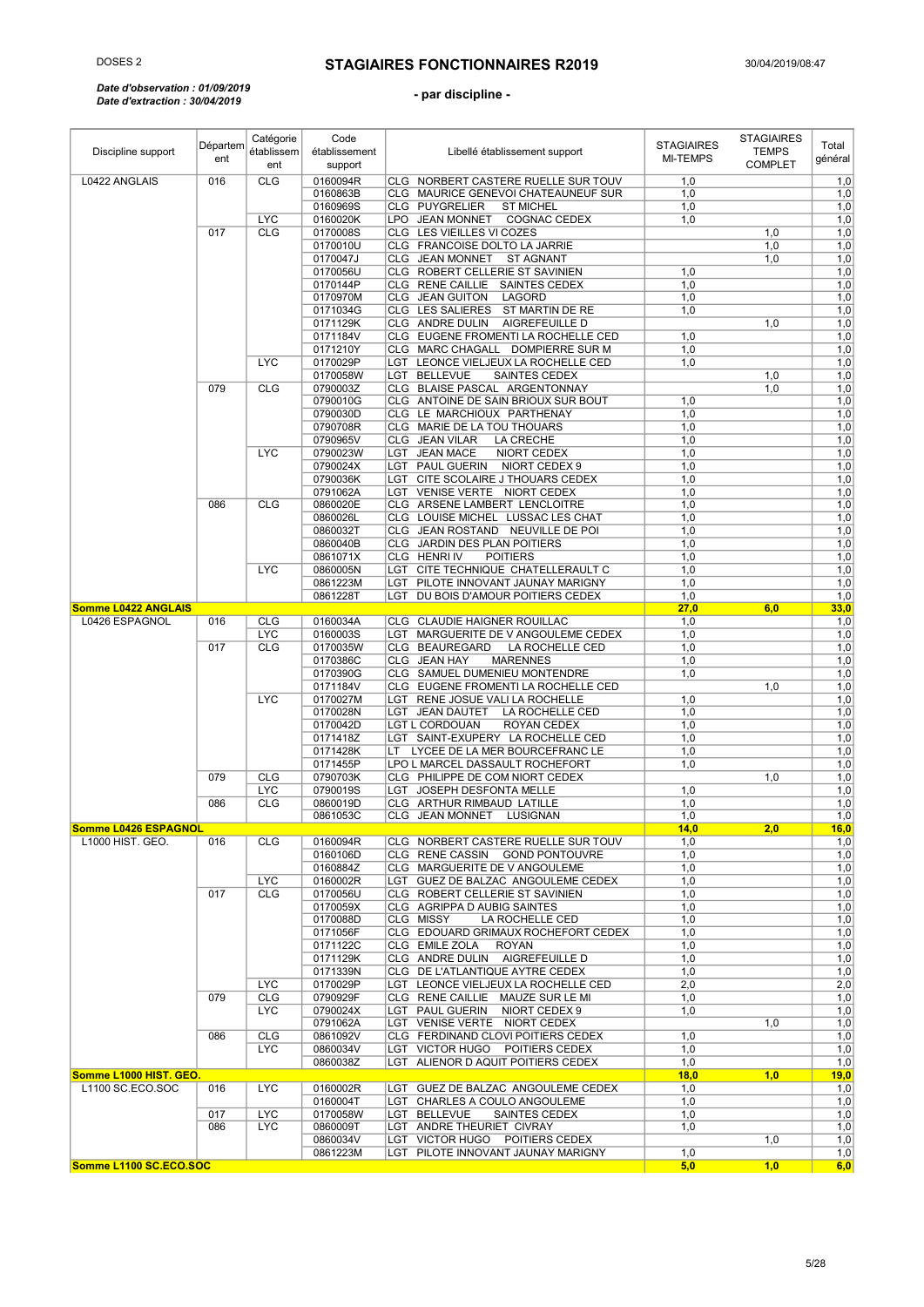#### *Date d'observation : 01/09/2019 Date d'extraction : 30/04/2019*

| Discipline support                         | Départem<br>ent | Catégorie<br>établissem  | Code<br>établissement | Libellé établissement support                                           | <b>STAGIAIRES</b><br><b>MI-TEMPS</b> | <b>STAGIAIRES</b><br><b>TEMPS</b> | Total<br>général |
|--------------------------------------------|-----------------|--------------------------|-----------------------|-------------------------------------------------------------------------|--------------------------------------|-----------------------------------|------------------|
|                                            | 016             | ent<br><b>CLG</b>        | support<br>0160030W   | CLG FRANÇOIS MITTER MONTBRON                                            | 1,0                                  | <b>COMPLET</b>                    |                  |
| L1300 MATHEMATIQ                           |                 |                          | 0160094R              | CLG NORBERT CASTERE RUELLE SUR TOUV                                     |                                      | 1,0                               | 1,0<br>1,0       |
|                                            |                 |                          | 0160864C              | CLG CLAUDE BOUCHER COGNAC                                               | 1,0                                  |                                   | 1,0              |
|                                            |                 | <b>LYC</b>               | 0160002R              | LGT GUEZ DE BALZAC ANGOULEME CEDEX                                      |                                      | 1,0                               | 1,0              |
|                                            |                 |                          | 0160003S              | LGT MARGUERITE DE V ANGOULEME CEDEX                                     | 1,0                                  |                                   | 1,0              |
|                                            | 017             | <b>CLG</b>               | 0160004T<br>0170008S  | LGT CHARLES A COULO ANGOULEME<br>CLG LES VIEILLES VI COZES              | 1,0<br>1,0                           |                                   | 1,0<br>1,0       |
|                                            |                 |                          | 0170035W              | CLG BEAUREGARD<br>LA ROCHELLE CED                                       | 1,0                                  |                                   | 1,0              |
|                                            |                 |                          | 0170047J              | CLG JEAN MONNET<br><b>ST AGNANT</b>                                     | 1,0                                  |                                   | 1,0              |
|                                            |                 |                          | 0170063B              | CLG EDGAR QUINET<br><b>SAINTES CEDEX</b>                                | 1,0                                  |                                   | 1,0              |
|                                            |                 |                          | 0170142M              | CLG ALBERT CAMUS<br>LA ROCHELLE CED                                     | 1,0                                  |                                   | 1,0              |
|                                            |                 |                          | 0170389F<br>0171118Y  | CLG EMILE COMBES<br><b>PONS</b><br>CLG GEORGES TEXIER ST JEAN D ANGEL   | 1,0<br>1,0                           |                                   | 1,0<br>1,0       |
|                                            |                 |                          | 0171211Z              | CLG ANDRE MALRAUX CHATELAILLON PL                                       | 1,0                                  |                                   | 1,0              |
|                                            |                 | <b>LYC</b>               | 0170022G              | LGT MAURICE MERLEAU ROCHEFORT CEDEX                                     | 1,0                                  |                                   | 1,0              |
|                                            |                 |                          | 0170028N              | LGT JEAN DAUTET<br>LA ROCHELLE CED                                      | 1,0                                  |                                   | 1,0              |
|                                            |                 |                          | 0170029P              | LGT LEONCE VIELJEUX LA ROCHELLE CED                                     | 2,0                                  |                                   | $\overline{2,0}$ |
|                                            |                 |                          | 0170060Y<br>0170135E  | LGT BERNARD PALISSY SAINTES CEDEX<br>LPO L JEAN HYPPOLITE JONZAC CEDEX  | 1,0                                  | 1,0                               | 1,0<br>1,0       |
|                                            |                 |                          | 0171428K              | LT LYCEE DE LA MER BOURCEFRANC LE                                       | 1,0                                  |                                   | 1,0              |
|                                            | 079             | <b>CLG</b>               | 0790017P              | CLG JEAN MONNET<br>LEZAY                                                | 1,0                                  |                                   | 1,0              |
|                                            |                 |                          | 0790052C              | CLG PIERRE ET MARIE NIORT CEDEX                                         | 1,0                                  |                                   | 1,0              |
|                                            |                 |                          | 0790091V              | CLG JULES SUPERVIEL BRESSUIRE CEDEX<br>CLG ALBERT CAMUS FRONTENAY ROHAN | 1,0                                  |                                   | 1,0              |
|                                            |                 |                          | 0790699F<br>0790703K  | CLG PHILIPPE DE COM NIORT CEDEX                                         | 1,0<br>1,0                           |                                   | 1,0<br>1,0       |
|                                            |                 |                          | 0790708R              | CLG MARIE DE LA TOU THOUARS                                             | 1,0                                  |                                   | 1,0              |
|                                            |                 |                          | 0790965V              | CLG JEAN VILAR<br>LA CRECHE                                             | 1,0                                  |                                   | 1,0              |
|                                            |                 |                          | 0791042D              | CLG PIERRE MENDES F PARTHENAY CEDEX                                     | 1,0                                  |                                   | 1,0              |
|                                            |                 | <b>LYC</b>               | 0790023W<br>0790024X  | LGT JEAN MACE<br>NIORT CEDEX<br>LGT PAUL GUERIN<br>NIORT CEDEX 9        | 1,0<br>1,0                           |                                   | 1,0              |
|                                            |                 |                          | 0791062A              | LGT VENISE VERTE NIORT CEDEX                                            | 1,0                                  |                                   | 1,0<br>1,0       |
|                                            | 086             | <b>CLG</b>               | 0860047J              | CLG FREDERIC ET IRE VIVONNE                                             | 1,0                                  |                                   | 1,0              |
|                                            |                 |                          | 0860792U              | CLG GERARD PHILIPE CHAUVIGNY                                            | 1,0                                  |                                   | 1,0              |
|                                            |                 | <b>LYC</b>               | 0860005N              | LGT CITE TECHNIQUE CHATELLERAULT C                                      | 1,0                                  |                                   | 1,0              |
|                                            |                 |                          | 0860035W<br>0860038Z  | LGT CAMILLE GUERIN POITIERS CEDEX<br>LGT ALIENOR D AQUIT POITIERS CEDEX | 1,0<br>1,0                           |                                   | 1,0<br>1,0       |
| Somme L1300 MATHEMATIQ                     |                 |                          |                       |                                                                         | 34,0                                 | 3,0                               | 37,0             |
| L1400 TECHNOLOGI                           | 016             | <b>CLG</b>               | 0160115N              | CLG ALBERT MICHENEA VILLEFAGNAN                                         | 1,0                                  |                                   | 1,0              |
|                                            |                 |                          | 0160867F              | CLG JEAN ROSTAND LA ROCHEFOUCAUL                                        | 1,0                                  |                                   | 1,0              |
|                                            |                 |                          | 0160944P              | CLG NOEL-NOEL<br><b>CONFOLENS</b>                                       |                                      | 1,0                               | 1,0              |
|                                            | 017             | <b>CLG</b>               | 0160969S<br>0170142M  | CLG PUYGRELIER<br><b>ST MICHEL</b><br>CLG ALBERT CAMUS LA ROCHELLE CED  | 1,0                                  | 1,0                               | 1,0<br>1,0       |
|                                            | 086             | <b>CLG</b>               | 0860020E              | CLG ARSENE LAMBERT LENCLOITRE                                           | 1,0                                  |                                   | 1,0              |
| Somme L1400 TECHNOLOGI                     |                 |                          |                       |                                                                         | 4,0                                  | 2,0                               | 6,0              |
| L1412 SII.ING.EL<br>Somme L1412 SII.ING.EL | 017             | <b>LYC</b>               | 0170060Y              | LGT BERNARD PALISSY SAINTES CEDEX                                       | 1,0                                  |                                   | 1,0              |
| L1414 SII.ING.ME                           | 016             | <b>LYC</b>               | 0160004T              | LGT CHARLES A COULO ANGOULEME                                           | 1,0<br>1,0                           |                                   | 1,0<br>1,0       |
|                                            | 017             | <b>LYC</b>               | 0170029P              | LGT<br>LEONCE VIELJEUX LA ROCHELLE CED                                  | 1,0                                  |                                   | 1,0              |
| Somme L1414 SII.ING.ME                     |                 |                          |                       |                                                                         | 2,0                                  |                                   | 2,0              |
| L1500 PHY.CHIMIE                           | 016<br>017      | <b>LYC</b>               | 0160003S              | LGT MARGUERITE DE V ANGOULEME CEDEX                                     |                                      | 1,0                               | 1,0              |
|                                            |                 | <b>CLG</b>               | 0170009T<br>0170970M  | CLG JULES FERRY<br><b>GEMOZAC</b><br>CLG JEAN GUITON LAGORD             | 1,0<br>1,0                           |                                   | 1,0<br>1,0       |
|                                            |                 | <b>LYC</b>               | 0170051N              | LPO LOUIS AUDOUIN D ST JEAN D ANGEL                                     | 1,0                                  |                                   | 1,0              |
|                                            | 079             | <b>CLG</b>               | 0790703K              | CLG PHILIPPE DE COM NIORT CEDEX                                         | 1,0                                  |                                   | 1,0              |
|                                            |                 |                          | 0790950D              | CLG EMILE ZOLA<br><b>PRAHECQ</b>                                        | 1,0                                  |                                   | 1,0              |
|                                            |                 | <b>LYC</b>               | 0790007D<br>0790023W  | LGT MAURICE GENEVOI BRESSUIRE CEDEX<br>LGT JEAN MACE<br>NIORT CEDEX     | 1,0                                  | 1,0                               | 1,0<br>1,0       |
|                                            | 086             | <b>CLG</b>               | 0860040B              | CLG JARDIN DES PLAN POITIERS                                            | 1,0                                  |                                   | 1,0              |
|                                            |                 |                          | 0861071X              | CLG HENRI IV<br><b>POITIERS</b>                                         | 1,0                                  |                                   | 1,0              |
|                                            |                 | <b>LYC</b>               | 0860034V              | LGT VICTOR HUGO POITIERS CEDEX                                          | 1,0                                  |                                   | 1,0              |
| Somme L1500 PHY.CHIMIE                     |                 |                          | 0860035W              | LGT CAMILLE GUERIN POITIERS CEDEX                                       | 1,0<br>10,0                          | 2,0                               | 1,0<br>12,0      |
| L1600 S.V.T.                               | 016             | <b>CLG</b>               | 0160116P              | CLG ELISEE MOUSNIER COGNAC CEDEX                                        | 1,0                                  |                                   | 1,0              |
|                                            | 017             | <b>CLG</b>               | 0170088D              | CLG MISSY<br>LA ROCHELLE CED                                            |                                      | 1,0                               | 1,0              |
|                                            |                 | <b>LYC</b>               | 0170020E              | LPO L EMILE COMBES PONS                                                 | 1,0                                  |                                   | 1,0              |
|                                            |                 |                          | 0170027M<br>0170028N  | LGT RENE JOSUE VALI LA ROCHELLE<br>LGT JEAN DAUTET LA ROCHELLE CED      | 1,0<br>1,0                           |                                   | 1,0<br>1,0       |
|                                            |                 |                          | 0170042D              | LGT L CORDOUAN<br>ROYAN CEDEX                                           | 1,0                                  |                                   | 1,0              |
|                                            |                 |                          | 0170058W              | LGT BELLEVUE<br>SAINTES CEDEX                                           | 1,0                                  |                                   | 1,0              |
|                                            | 079             | <b>LYC</b>               | 0790007D              | LGT MAURICE GENEVOI BRESSUIRE CEDEX                                     | 1,0                                  |                                   | 1,0              |
|                                            |                 |                          | 0790024X              | LGT PAUL GUERIN NIORT CEDEX 9<br>LGT VENISE VERTE NIORT CEDEX           | 1,0                                  |                                   | 1,0              |
|                                            | 086             | <b>CLG</b>               | 0791062A<br>0860791T  | CLG FRANCOIS RABELA POITIERS                                            | 1,0<br>1,0                           |                                   | 1,0<br>1,0       |
|                                            |                 | <b>LYC</b>               | 0861223M              | LGT PILOTE INNOVANT JAUNAY MARIGNY                                      | 1,0                                  |                                   | 1,0              |
|                                            |                 |                          | 0861228T              | LGT DU BOIS D'AMOUR POITIERS CEDEX                                      | 1,0                                  |                                   | 1,0              |
| <b>Somme L1600 S. V. T.</b>                |                 |                          |                       |                                                                         | 12,0                                 | 1,0                               | 13,0             |
| L1700 EDU MUSICA                           | 016<br>017      | <b>CLG</b><br><b>CLG</b> | 0160040G<br>0170008S  | CLG EUGENE DELACROI ST AMANT DE BOI<br>CLG LES VIEILLES VI COZES        | 1,0                                  | 1,0                               | 1,0<br>1,0       |
|                                            | 086             | <b>CLG</b>               | 0860791T              | CLG FRANCOIS RABELA POITIERS                                            | 1,0                                  |                                   | 1,0              |
|                                            |                 |                          | 0861038L              | CLG SAINT-EXUPERY JAUNAY MARIGNY                                        | 1,0                                  |                                   | 1,0              |
| Somme L1700 EDU MUSICA                     |                 |                          |                       |                                                                         | 3,0                                  | 1,0                               | 4,0              |